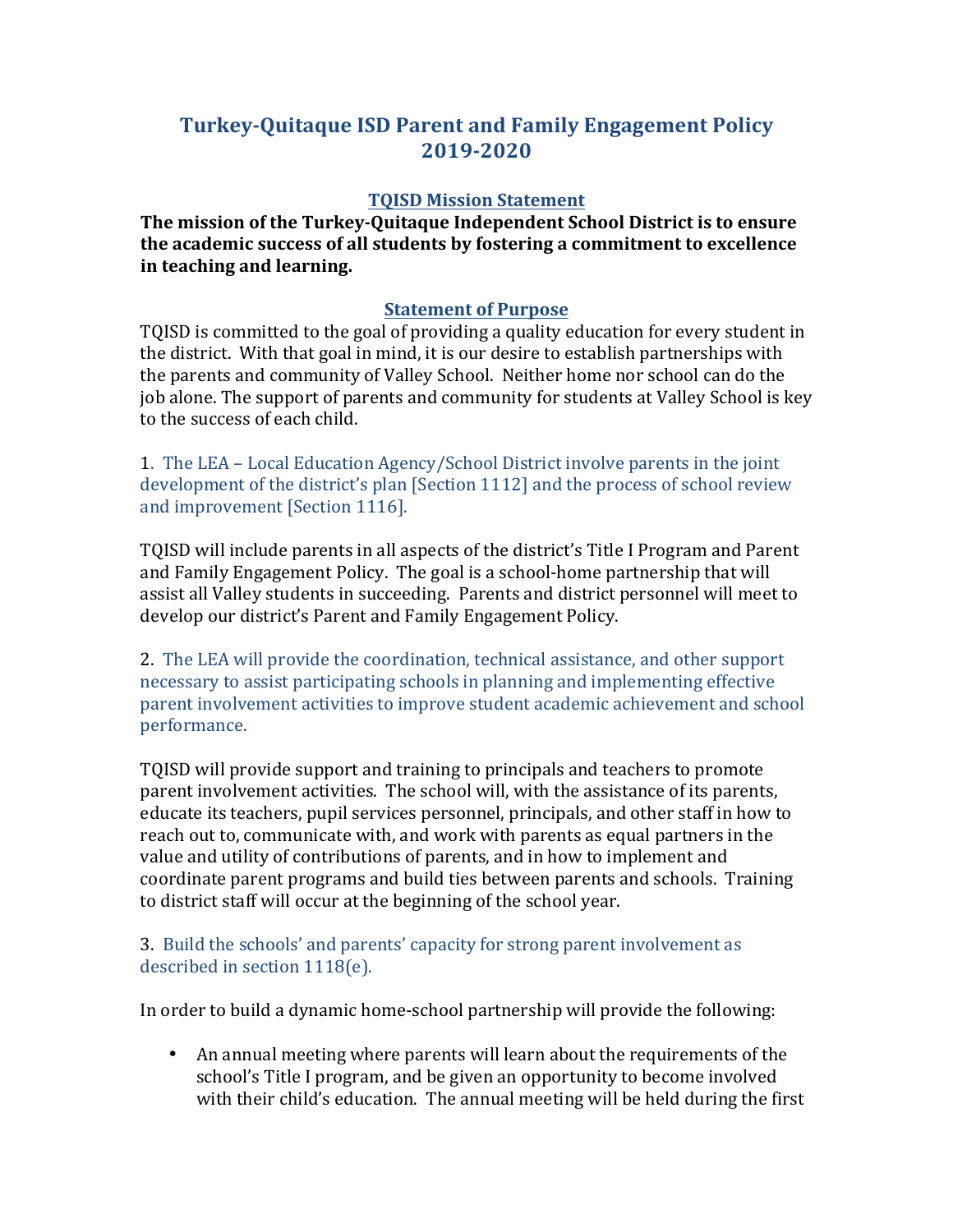nine-week period. A letter will be sent to each child's parents informing them of the date and time. The meetings will be offered with flexible dates/times so that as many parents as possible can attend.

- Parent meetings and conferences will be held at different times during the day to accommodate the needs of the parents. Communications with parents will be in a format and language that they understand. Title I funds may be used to pay for any reasonable and necessary expenses such as child care, transportation, or home visit expenses, to enable parents to participate in school-related meetings and training sessions.
- A description and explanation of the curriculum and the forms of academic assessments used to measure student progress (benchmarks, TPRI, etc...) will be provided to the parents. In addition, parents will be provided student proficiency levels and expectations.
- Assistance to parents in understanding the state's academic content standards, known as the Texas Essential Knowledge and Skills (TEKS) and the state student achievement standards based on the State of Texas Assessment of Academic Readiness (STAAR) will be communicated to the parents through parent conferences, school wide meetings, and a letter from the district administration.
- A school-parent compact collaboratively designed by Title I parents and school staff will be in place. The compact addresses criteria for student success and outlines the responsibilities and commitments of the teacher, parents and student in attaining academic growth and success.
- A minimum of two scheduled conferences concerning the school-parent compact will be held. Through these conferences, parents, teachers and students will have the opportunity to evaluate academic progress, expectations, testing information, and additional concerns. Translation will be provided as needed.
- Parents will be involved in the evaluation and review of the Title I program, Parent and Family Engagement Policy, and School-Parent Compact. Two meetings addressing these issues will be scheduled, one in each semester.
- Information relating to school events and parent programs will be sent to parents in a timely manner. Information will also be posted on the school website and on Facebook under Valley Patriot News.
- Materials and specific training opportunities will to be provided to parents to assist in helping their children improve academically.
- The Parent and Family Engagement Policy and School Compacts will be provided in written or verbal translation upon request. Other documents are available upon request to be verbally translated.

Parents and community members are always welcome at Valley School. Our combined efforts will provide the framework to the students at Valley to become successful learners.